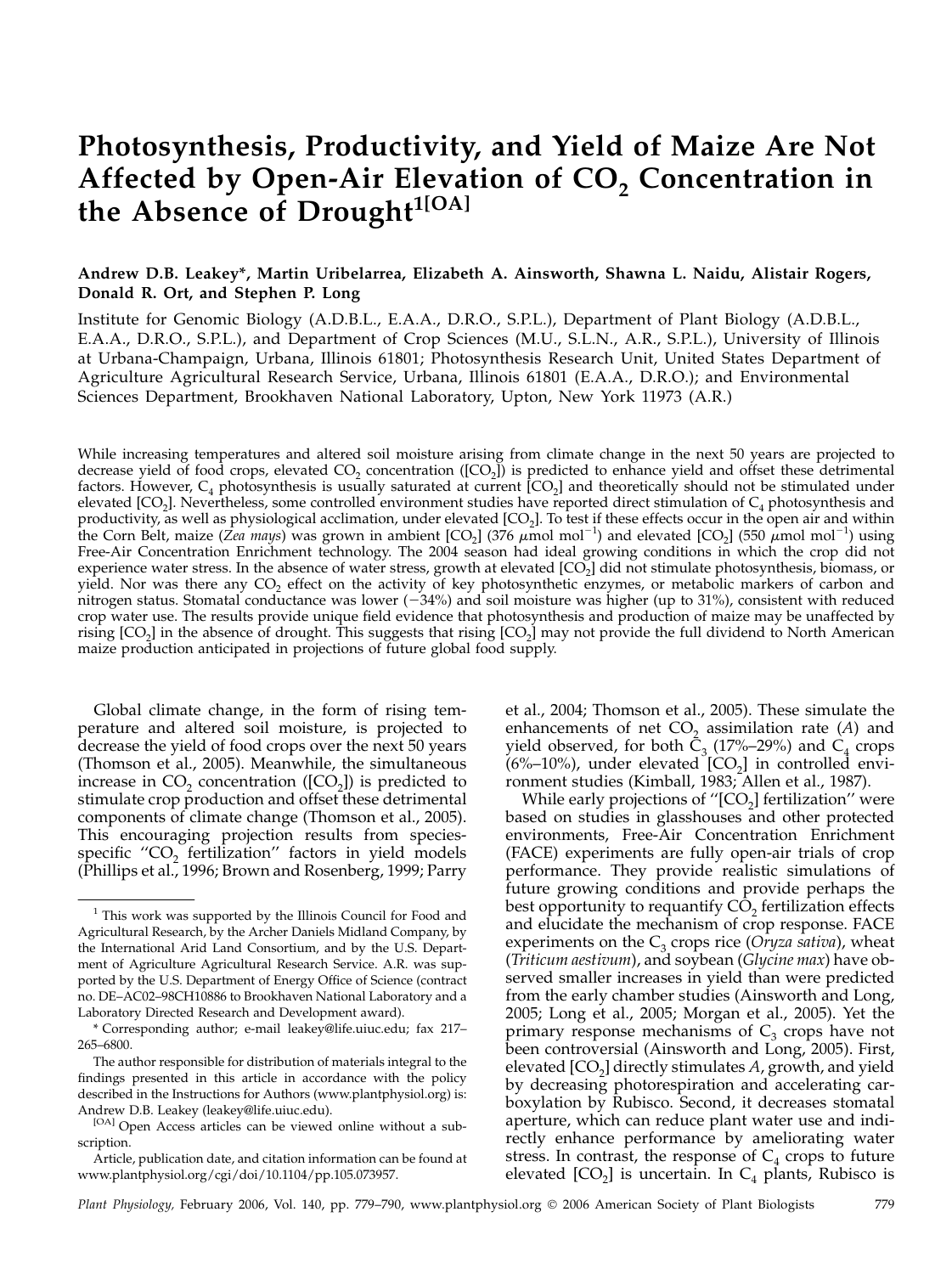localized in the bundle sheath cell chloroplasts, where  $[CO<sub>2</sub>]$  is 3 to 6 times higher than in the atmosphere (He and Edwards, 1996; Kiirats et al., 2002; von Caemmerer and Furbank, 2003). Thus,  $C_4$  crops avoid photorespiration, are  $CO<sub>2</sub>$  saturated at the current atmospheric  $[CO<sub>2</sub>]$ , and should not theoretically display greater A at elevated  $[CO<sub>2</sub>]$ . Yield improvements could still be achieved under elevated  $[CO<sub>2</sub>]$  if reduced stomatal conductance  $(g_s)$  lowers crop water use and ameliorates short-term drought stress by conserving soil moisture (Ghannoum et al., 2000). At elevated  $[CO<sub>2</sub>]$ ,  $g_s$  of  $C_4$  plants is typically reduced (Ainsworth and Long, 2005). However, lower  $g_s$  does not guarantee lower water use in the field, where canopy size, structure, and microclimate also regulate water use (Collatz et al., 1991; Meinzer et al., 1997). Also, lower water use will not typically benefit a crop when sufficient soil moisture is available. Yet current projections of grain production assume a stimulation of maize (Zea mays) production by elevated  $[CO<sub>2</sub>]$  in all situations (Phillips et al., 1996; Brown and Rosenberg, 1999; Parry et al., 2004; Thomson et al., 2005). The need for accuracy in these projections is significant because global demand for the  $C_4$  crop maize is expected to exceed that for wheat and rice by 2020, making it the world's most important crop (Pingali, 2001).

Some controlled environment studies of wellwatered plants suggest that growth at elevated  $[CO<sub>2</sub>]$ can directly impact  $C_4$  photosynthesis by a number of mechanisms (for review, see Ghannoum et al., 2000). As examples, intercellular  $[CO_2]$  ( $c_i$ ) below the saturation point of the photosynthetic intercellular  $CO<sub>2</sub>$  response  $(A/c_i)$  curve has been reported under ambient  $[CO_2]$ , allowing direct stimulation of photosynthesis under elevated  $[CO<sub>2</sub>]$  (Wong, 1979; Watling and Press, 1997; Ziska and Bunce, 1997). Bundle sheath leakiness increased under elevated  $[CO<sub>2</sub>]$ , reducing the initial slope and CO<sub>2</sub>-saturated photosynthetic rate of the  $A/\mathfrak{c}_i$ curve in sorghum (Sorghum bicolor; Watling et al., 2000). In developing Flaveria trinervia leaves, 10% of  $CO<sub>2</sub>$  fixation occurred directly in the bundle sheath, without involvement of the  $C_4$  concentrating mechanism, allowing the possibility that elevated  $[CO<sub>2</sub>]$  could directly stimulate photosynthesis (Moore et al., 1986). Some immature  $\tilde{C}_4$  leaves have  $C_3$ -like photosynthesis and are therefore more sensitive to enhanced photosynthesis under elevated  $[CO<sub>2</sub>]$  (Dai et al., 1995; Ziska et al., 1999). Enzymes of both the  $C_4$  cycle and Calvin cycle in maize were consistently lower under elevated  $[CO<sub>2</sub>]$ , with malate dehydrogenase  $(-37%)$  and glyceraldehyde-3-phosphate dehydrogenase activities  $-29%$ ) declining to the greatest extent in young leaves (Maroco et al., 1999). Such acclimation was interpreted to potentially benefit maize growth by improving nitrogen (N) use efficiency while maintaining rates of photosynthesis. Of these studies, those investigating crop species at elevated  $[CO<sub>2</sub>]$  predicted for 2050 to 2100 reported that the light-saturated rate of photosynthesis  $(A<sub>sat</sub>)$  was stimulated by an average of 23%. Such direct effects of  $CO<sub>2</sub>$  fertilization on photosynthesis

suggest a more optimistic future for food production from  $C_4$  crops in the face of increasing temperatures and water stress. Conversely, theoretical treatment of  $C_4$  photosynthesis suggested that differences in either leakiness or direct  $CO<sub>2</sub>$  fixation are unlikely to play a significant role in the responsiveness of  $C_4$  photosynthesis to high  $CO<sub>2</sub>$  (Ghannoum et al., 2000). Also, young  $C_4$  leaves in Panicum antidotale and Panicum coloratum are not  $C_3$ -like (Ghannoum et al., 1998). Unfortunately, growth in chambers and the confinement of the rooting system to pots could generate substantial and surprising artifacts, and responses might not therefore reflect the response of crops in open-air field situations (Arp, 1991; Thomas and Strain, 1991; McLeod and Long, 1999; Ainsworth et al., 2002). Sorghum grown under FACE in Arizona displayed some sensitivity to  $[CO<sub>2</sub>]$  in young,  $C_3$ -like leaves (Cousins et al., 2001). However, the primary effect of elevated  $[CO<sub>2</sub>]$  on sorghum performance was reported to be improved water relations and amelioration of drought stress (Wall et al., 2001). At SoyFACE in 2002, A of maize under field conditions was episodically stimulated under elevated  $[CO<sub>2</sub>]$ (Leakey et al., 2004). While  $CO<sub>2</sub>$  effects on photosynthesis were limited to periods of low rainfall, the mechanistic basis for the episodic response was not demonstrated.

The North American Corn Belt is the largest single area of global maize production and is characterized by high growing season rainfall and deep fertile soils capable of substantial water storage. This region accounted for more than 40% of the world's total maize grain production in 2004 (U.S. Department of Agriculture, 2005). The extent of any direct or indirect stimulation of A, growth, and yield of maize in this region by elevated  $[CO<sub>2</sub>]$  has major economic and social implications. The 32-ha FACE facility at the University of Illinois, and an absence of even intermittent water stress in 2004, provided a unique opportunity to test the following three predictions concerning the effects of elevated  $[CO_2]$  on  $C_4$  plants, and maize specifically, under field conditions. In the absence of water stress there is (1) no direct effect of  $[CO<sub>2</sub>]$  on photosynthetic rate, growth, or yield; (2) no  $[CO<sub>2</sub>]$  effect on the development of photosynthetic capacity, as reflected by in vivo and in vitro activities of the key enzymes; and (3) a decrease in  $g_s$  and water use under elevated [CO<sub>2</sub>]. This builds upon previous studies to provide a novel mechanistic understanding of the responses to elevated  $[CO<sub>2</sub>]$ of a major food crop, in the major region of production. Most importantly, changes in crop water use under elevated  $[CO<sub>2</sub>]$  are quantified while also testing for direct effects of elevated  $[CO<sub>2</sub>]$  on  $C<sub>4</sub>$  photosynthesis in the absence of water stress.

# RESULTS

## Palmer Crop Moisture Index and Microclimate

Total rainfall in June, July, and August of 2004 was 347 mm, 11% above the average for the past 50 years of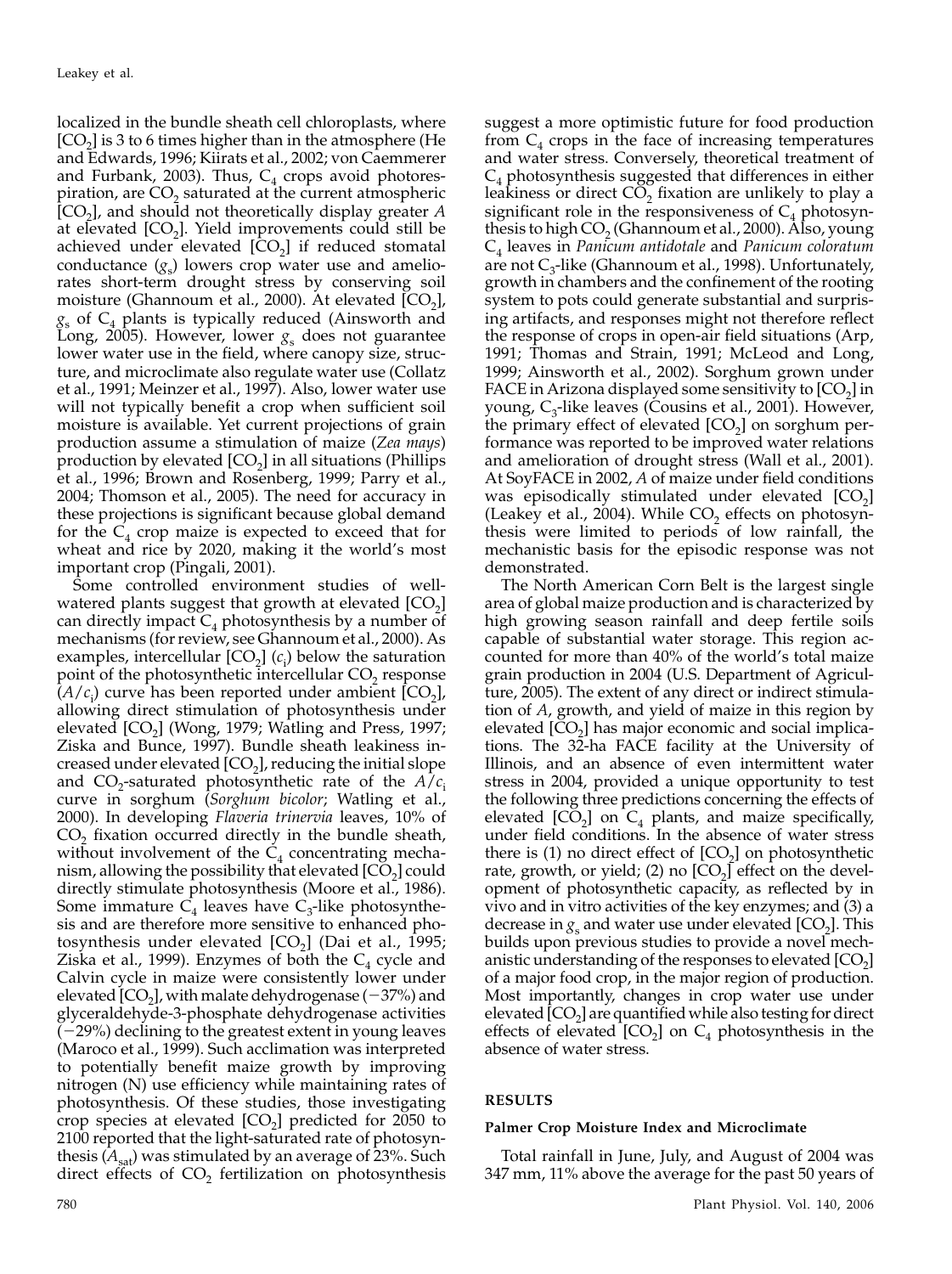312 mm. Palmer Crop Moisture Index (PCMI) is a dynamic, meteorological estimate of short-term moisture conditions, based on temperature, precipitation, and modeled soil water content (Palmer, 1968). As PCMI decreases below zero, it indicates progressively greater drought stress conditions. Throughout the 2004 growing season, the PCMI for East Central Illinois was greater than zero (Fig. 1; National Oceanic and Atmospheric Administration [NOAA]/U.S. Department of Agriculture [USDA]; http://www.usda. gov/oce/waob/jawf/). Conditions were rated as favorable for normal growth and field work; moisture adequate for present crop needs for 13 out of the 19 weeks in the growing season, with the remaining weeks rated as some fields too wet; prospects above normal. In other words, 2004 was an ideal growing season in which the crop did not experience drought stress at any time. For comparison, PCMI was often less than zero during a previous experiment at the same site in 2002 (Fig. 1), which indicates that the crop experienced drought stress even though growing season rainfall was also close to average at 321 mm. It is rare in East Central Illinois to have a growing season without any drought stress, in other words, when PCMI is always greater than or equal to zero (Fig. 2). Conditions that were that favorable have only occurred three times since 1973, including 2004 (Fig. 2). However, moderate, episodic drought stress such as in 2002 occurs frequently, with PCMI  $\leq -1$ , occurring roughly one in every three growing seasons.

In situ physiological performance was assessed on five dates, corresponding to five discrete and key stages of crop development (Table I). Conditions were predominantly clear and dry on each day except day of year (DOY) 173, when heavy cloud cover and rain affected measurements (Fig. 3). Daily peak values of photosynthetic photon flux density (PPFD; approximately 1,250-2,000  $\mu$ mol mol<sup>-1</sup>) covered the range



Figure 1. PCMI reported weekly during 2002  $\left(\bullet\right)$  and 2004 (O) for Illinois Climate Division 5 by the Climate Operation Branch of NOAA (http://www.usda.gov/oce/waob/jawf/). Dates on which diurnal courses of gas exchange were measured are indicated by dashed arrows for 2002 and dotted arrows for 2004.



Figure 2. Weekly reported PCMI between mid-March and October each year from 1973 to 2004 for Illinois Climate Division 5 (including SoyFACE) by the Climate Operation Branch of the NOAA (http:// www.usda.gov/oce/waob/jawf/).

typically experienced in the Midwest United States. The daily mean temperatures (17 $^{\circ}$ C–23 $^{\circ}$ C) were at or slightly below the 40-year average for summer months of 23°C (http://www.sws.uiuc.edu/data/climatedb/).

# Diurnal Courses of Leaf Gas Exchange and Chlorophyll Fluorescence

There was no significant effect of  $CO<sub>2</sub>$  treatment on A at any time on any day (Fig. 3). This lack of difference applied to all photosynthetic parameters measured, including A, quantum yield of photosynthesis ( $\Phi_{CO2}$ ), quantum yield of PSII ( $\Phi_{PSII}$ ), proportion of open PSII reaction centers (qP), intrinsic efficiency of PSII  $(F_v'/F_m')$ , and nonphotochemical quenching (NPQ; Figs. 3 and 4). On all dates of measurement and for all photosynthetic parameters investigated, the probability of supporting the null hypothesis was high. As this coincided with relatively small standard errors, the absence of significance is not likely to be the result of high variability leading to a Type II error, but rather because there was no difference. A power test indicated that, with this data set, there was an 88% probability of detecting a 10% stimulation of A by elevated [CO<sub>2</sub>], even with the Type I error rate of  $P =$ 0.05. Under elevated  $[CO<sub>2</sub>]$ ,  $g<sub>s</sub>$  was 29% lower across the growing season (Fig. 3) and significant for all or part of each day.

# Leaf Midday Gas Exchange; Leaf Photosynthetic Enzyme Activities; and Leaf Carbohydrate, Protein, Amino Acid, Chlorophyll, Specific Leaf Area, Nitrogen, and Water Status

To investigate the basis for any photosynthetic enhancement or acclimation under elevated  $[CO<sub>2</sub>]$ , photosynthetic enzyme activities, leaf metabolite pools, and water status were measured at midday alongside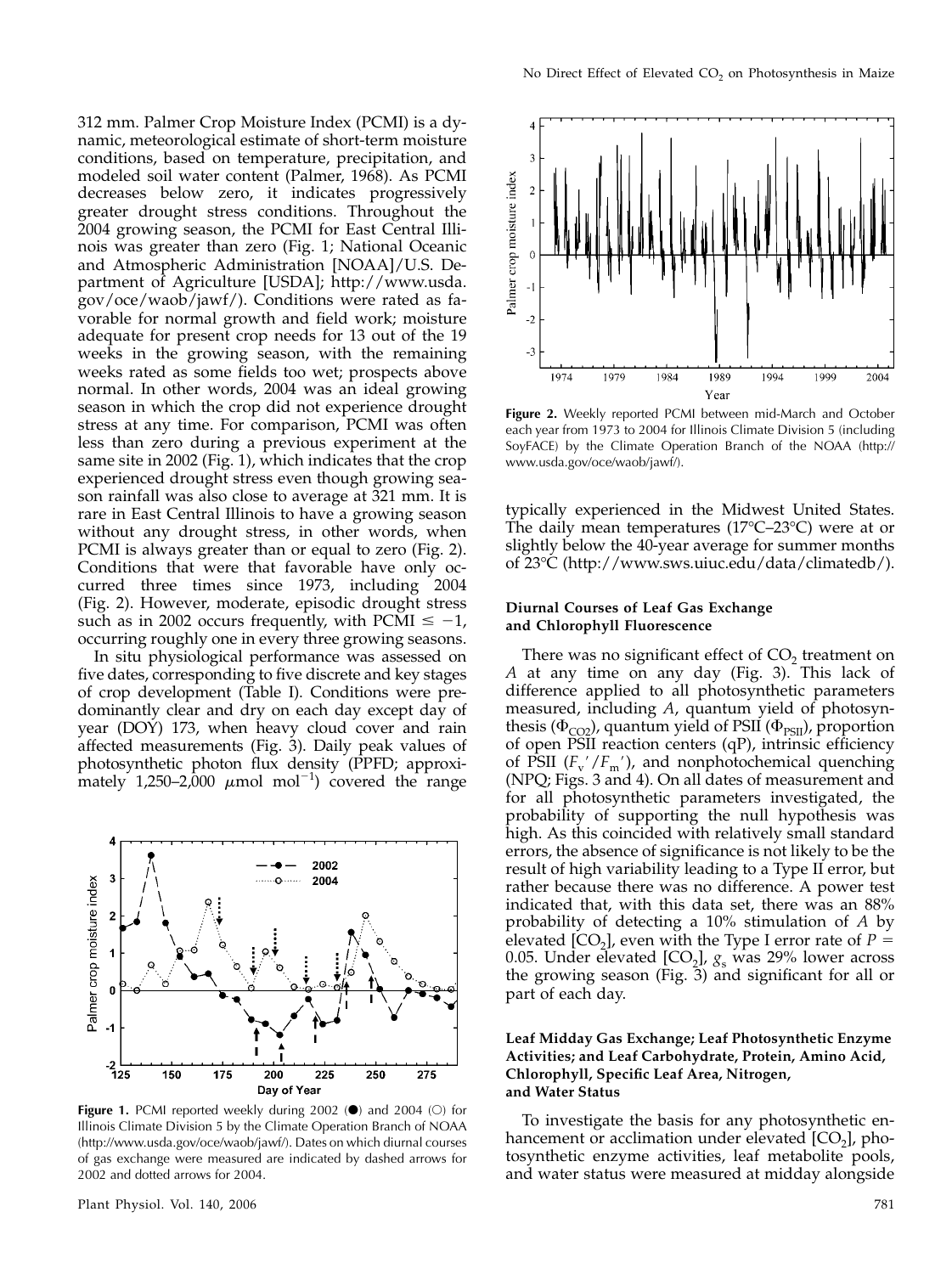Table I. Calendar and DOY of experimental measurements with corresponding crop growth stage described as days after emergence (DAE), developmental stage (defined in Ritchie et al., 1993), and height for maize grown under ambient (370  $\mu$ mol mol<sup>-1</sup>) and elevated [ $CO<sub>2</sub>$ ] (550  $\mu$ mol mol<sup>-1</sup>) during 2004 at SoyFACE, Urbana, IL

| Date.     | <b>DOY</b> | <b>DAF</b> | Developmental Stage |                  |  |
|-----------|------------|------------|---------------------|------------------|--|
|           |            |            | Ambient $[CO2]$     | Elevated $[CO2]$ |  |
| June 21   | 173        | 43         | Tenth leaf          | Tenth leaf       |  |
| July 8    | 190        | 60         | Silking             | Silking          |  |
| July 19   | 201        | 71         | Blister kernel      | Blister kernel   |  |
| August 2  | 215        | 85         | Milky kernel        | Milky kernel     |  |
| August 16 | 229        | 89         | Dented kernel       | Dented kernel    |  |

gas exchange (Table II). There was no significant  $[CO<sub>2</sub>]$ effect on A at midday across the growing season. Nor was there any significant effect of growth at elevated  $[CO<sub>2</sub>]$  on the activity of the key photosynthetic enzymes phosphoenolpyruvate (PEP) carboxylase (PEPc), pyruvate orthophosphate dikinase (PPDK), or Rubisco, measured at 25°C. In contrast,  $g_s$  at midday was significantly lower at elevated  $[CO<sub>2</sub>]$ , by 34% on average across the season. Therefore, leaf-level transpiration (E) at midday was also significantly lower at elevated [CO<sub>2</sub>]. Midday  $c_i$  at elevated [CO<sub>2</sub>] was significantly greater, by 34% on average across the season. Consequently, there was no significant effect of growth at elevated  $[CO<sub>2</sub>]$  on the ratio of intercellular  $[CO<sub>2</sub>]$  to atmospheric  $[CO_2]$  ( $c_i/c_a$ ) at midday. There was no significant effect of growth at elevated  $[CO<sub>2</sub>]$  on the

midday leaf content of total nonstructural carbohydrates (TNC; Table II) or its component pools of starch, Suc, Fru, and Glc (data not shown). There was also no significant effect of growth at elevated  $[CO<sub>2</sub>]$  on the midday leaf content of total protein, total free-amino acids, leaf N, or specific leaf area (SLA). Nor was there a significant  $[CO<sub>2</sub>]$  effect on leaf water status at midday, measured as relative water content (RWC) and total leaf water potential  $(\psi_{\text{leaf}})$ .

## $A/c<sub>i</sub>$  and Light Response Curves

Leaves cut predawn, maintained hydrated and measured at 30°C in the laboratory, had rates of  $A$  equal or higher to fluxes measured in situ, suggesting that the photosynthetic capacity of these leaves was unaffected by this short-term detachment. The  $A/c<sub>i</sub>$  and light response  $(A/Q)$  curves (Fig. 5) showed the classical  $C_4$  patterns, and the parameter values were close to theoretical expectations (von Caemmerer, 2000). There was no significant effect of growth at elevated  $[CO<sub>2</sub>]$ on maximum apparent rate of PEPc  $(V_{\text{pmax}})$ , CO<sub>2</sub>saturated rate of photosynthesis  $(V_{\text{pr}})$ ,  $A_{\text{sat}}$  or maximum apparent quantum yield as determined from these response curves.

## Crop Biomass, Development, and Yield

There was no significant effect of growth at elevated  $[CO<sub>2</sub>]$  on stover biomass, grain biomass, kernel number, individual kernel weight, total leaf area, anthesis



Figure 3. Diurnal courses of PPFD,  $T_{air}$  vapor pressure deficit (D), A, and g<sub>s</sub> of the youngest and uppermost fully expanded leaf of maize grown under ambient (O) and elevated CO<sub>2</sub> ( $\bullet$ ) on five dates during 2004 at SoyFACE. Each point is the mean ( $\pm$ sE) of the replicate plots measured at that time ( $n = 4$ ). P values indicate statistical significance of CO<sub>2</sub> and CO<sub>2</sub>  $\times$  time interaction effects.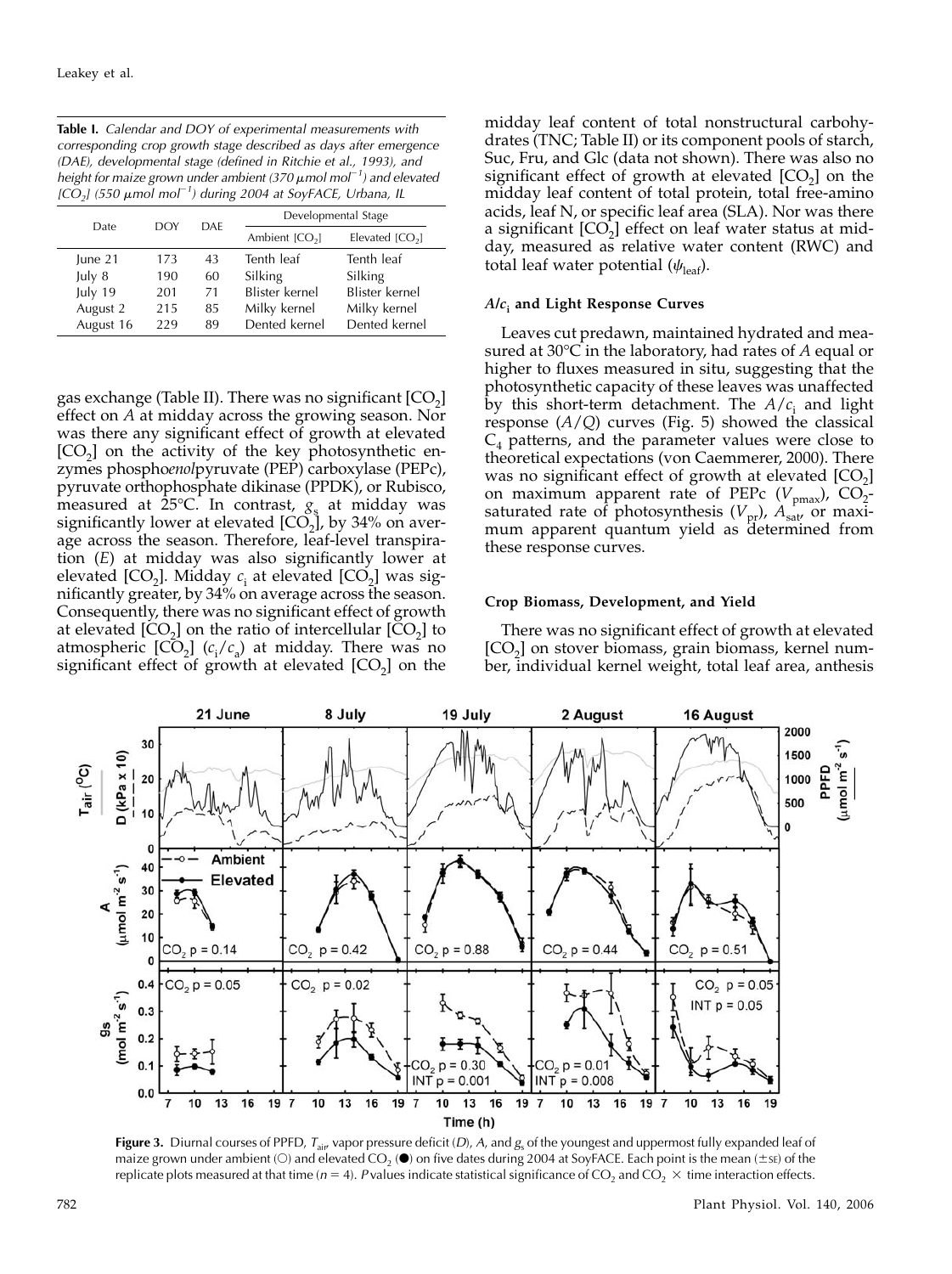

Figure 4. Diurnal courses of  $\Phi_{CO2}$ ,  $\Phi_{PSIU} F_v'/F_m'$ , qP, and NPQ of the youngest fully expanded leaf of maize grown under ambient (O) and elevated CO<sub>2</sub> ( $\bullet$ ) on five dates during 2004 at SoyFACE, Urbana, IL. Each point is the mean ( $\pm$ sE) of the replicate plots measured at that time ( $n = 4$ ). P values indicate statistical significance of CO<sub>2</sub> and CO<sub>2</sub>  $\times$  time interaction effects.

date, or silking date (Table III). The yields of approximately 10.5 t (seed) ha<sup>-1</sup> and approximately 20.3 t (total biomass) ha<sup> $-1$ </sup> are among the higher yields for the Corn Belt, showing that the crop was representative of current agriculture.

# Soil Water Content

There was no difference in volumetric soil water content  $(H<sub>2</sub>O<sup>o</sup>)$  between treatments at the beginning of the season (Fig. 6, A and B). Over the growing season,  $H_2O\%$  decreased due to crop water use but was regularly replenished by rain. The ratio of  $H_2O\%$ in elevated  $[CO_2]$  compared to ambient  $[CO_2]$  plots gradually increased to reach 1.31 between 5 and 25 cm depth on DOY 215, and 1.11 between 25 and 55 cm depth on DOY 223 (Fig. 6C). This greater  $H_2O\%$  under elevated  $[CO<sub>2</sub>]$  reflected a significant interaction between the  $[CO<sub>2</sub>]$  and time in both the upper and lower soil layers.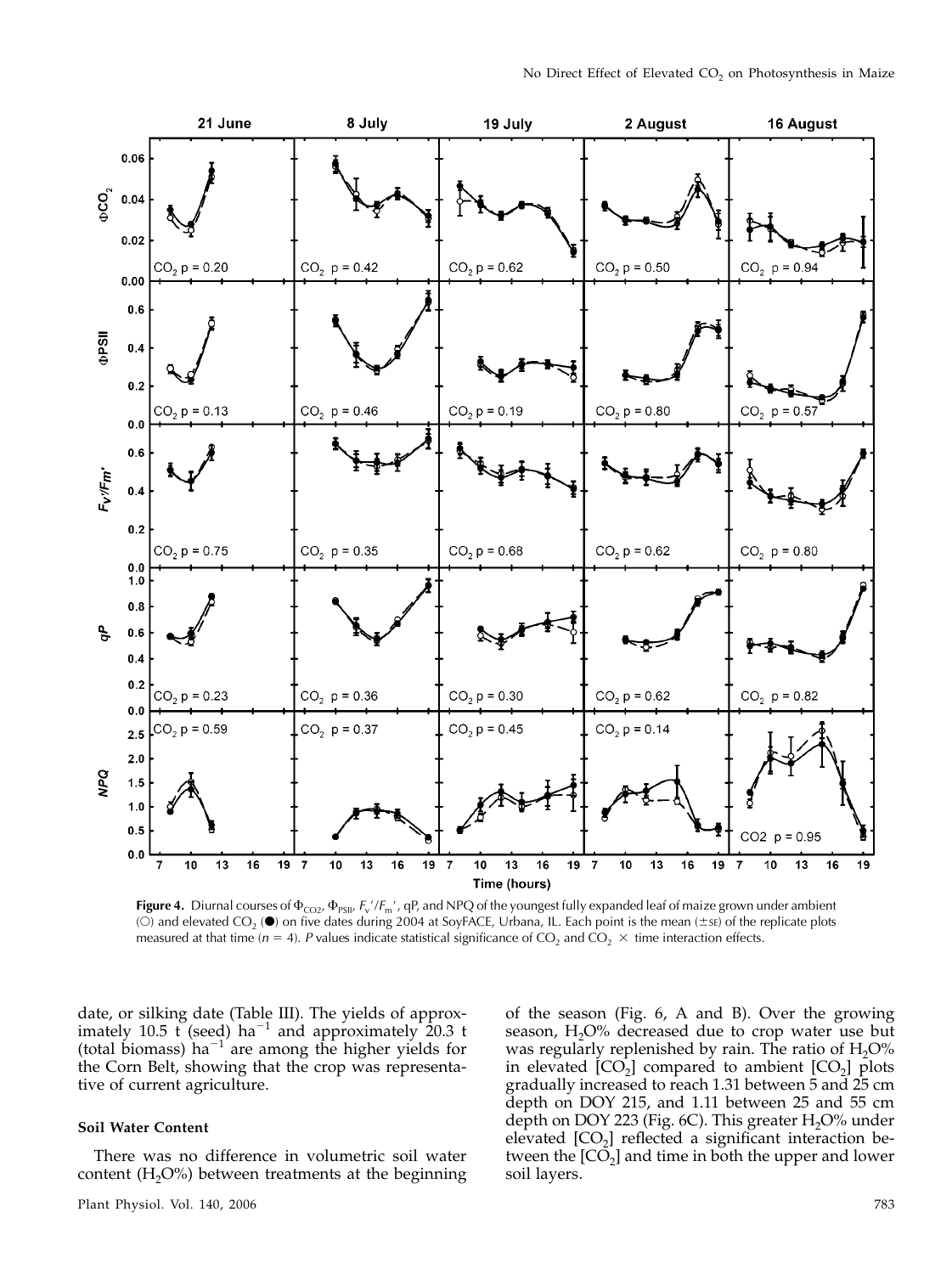**Table II.** A ( $\mu$ mol m<sup>-2</sup> s<sup>-1</sup>), PEPc activity ( $\mu$ mol m<sup>-2</sup> s<sup>-1</sup>), PPDK activity ( $\mu$ mol m<sup>-2</sup> s<sup>-1</sup>), Rubisco activity ( $\mu$ mol m<sup>-2</sup> s<sup>-1</sup>), g<sub>s</sub> (mol m<sup>-2</sup> s<sup>-1</sup>), transpiration (T; mmol m<sup>-2</sup> s<sup>-1</sup>), c<sub>i</sub> (µmol mol<sup>-1</sup>), ratio of intercellular to atmospheric CO<sub>2</sub> (c<sub>i</sub>/c<sub>a</sub>), TNC (mmol m<sup>-2</sup>), total protein content (g m<sup>-2</sup>), RWC (%), total water potential ( $\psi$ ; MPa), N (%) content, and SLA (mm<sup>2</sup> mg<sup>-1</sup>) of the youngest fully expanded leaf of maize grown under ambient (370  $\mu$ mol mol<sup>-1</sup>) and elevated [CO<sub>2</sub>] (550  $\mu$ mol mol<sup>-1</sup>) at noon on five dates in 2004 at SoyFACE, Urbana, IL

There was no effect of CO<sub>2</sub> on A (P = 0.81), PEPc activity (P = 0.26), PPDK activity (P = 0.76), Rubisco activity (P = 0.59),  $c_i/c_a$  (P = 0.52), TNC (P = 0.25), protein ( $P = 0.80$ ), RWC ( $P = 0.60$ ), total  $\psi$  ( $P = 0.86$ ), N ( $P = 0.21$ ), and SLA ( $P = 0.48$ ). Asterisk (\*), There was a significant CO<sub>2</sub> effect on  $g_c$  $(P = 0.037)$ ,  $T (P = 0.049)$ , and  $c_i (P = 0.05)$ .

| Parameter-       | <b>DOY 173</b> |                 | <b>DOY 190</b>                                                                                                  |                | <b>DOY 201</b> |                | <b>DOY 215</b> |                 | <b>DOY 229</b>  |                                                                                                                                                                 |
|------------------|----------------|-----------------|-----------------------------------------------------------------------------------------------------------------|----------------|----------------|----------------|----------------|-----------------|-----------------|-----------------------------------------------------------------------------------------------------------------------------------------------------------------|
|                  | $[CO2]$ 370    | $[CO2]$ 550     | $[CO2]$ 370                                                                                                     | $[CO2]$ 550    | $[CO2]$ 370    | $[CO2]$ 550    | $[CO2]$ 370    | $[CO2]$ 550     | $[CO2]$ 370     | $[CO2]$ 550                                                                                                                                                     |
| A                | $14.3 \pm 2.8$ | $15.0 \pm 2.8$  | $29.4 \pm 2.8$                                                                                                  | $30.6 \pm 2.8$ | $42.4 \pm 2.8$ | $42.9 \pm 2.8$ | $38.4 \pm 2.8$ | $38.8 \pm 2.8$  | $26.4 \pm 2.8$  | $25.1 \pm 2.8$                                                                                                                                                  |
| PFP <sub>C</sub> | $222 \pm 39$   | $213 \pm$<br>18 | $259 \pm 32$                                                                                                    | $248 \pm 13$   | $283 \pm 19$   | $243 \pm 27$   | $230 \pm 12$   | $222 \pm 18$    | $152 \pm 19$    | $174 \pm 19$                                                                                                                                                    |
| <b>PPDK</b>      | $32.5 \pm 1.7$ | $32.4 \pm 5.0$  | $33.0 \pm 2.0$                                                                                                  | $34.5 \pm 3.3$ | $39.1 \pm 2.7$ | $37.9 \pm 1.1$ | $25.0 \pm 3.0$ | $27.6 \pm 2.2$  | $37.6 \pm 1.9$  | $32.8 \pm 2.6$                                                                                                                                                  |
| Rubisco          | $21.1 + 3.1$   | $17.9 \pm 1.8$  | $17.7 \pm 3.1$                                                                                                  | $19.2 \pm 2.9$ | $22.4 \pm 2.3$ | $18.9 \pm 1.2$ | $18.0 \pm 2.2$ | $19.6 \pm 1.8$  | $13.2 \pm 1.0$  | $12.9 \pm 1.0$                                                                                                                                                  |
| $g_{s}^*$        |                |                 |                                                                                                                 |                |                |                |                |                 |                 | $0.15 \pm 0.04$ $0.08 \pm 0.04$ $0.27 \pm 0.04$ $0.18 \pm 0.04$ $0.29 \pm 0.04$ $0.18 \pm 0.04$ $0.36 \pm 0.04$ $0.31 \pm 0.04$ $0.17 \pm 0.04$ $0.07 \pm 0.04$ |
| $T^*$            | $1.6 \pm 0.6$  | $0.9 \pm 0.6$   | $2.9 \pm 0.6$                                                                                                   | $2.2 \pm 0.6$  | $5.7 \pm 0.6$  | $3.9 \pm 0.6$  | $4.8 \pm 0.6$  | $3.6 \pm 0.6$   | $4.7 \pm 0.6$   | $1.9 \pm 0.6$                                                                                                                                                   |
| $C_i^*$          | $167 \pm 31$   | $226 \pm 31$    | $187 \pm 31$                                                                                                    | $241 \pm 31$   | $118 \pm 31$   | $141 \pm 31$   | $187 \pm 31$   | $292 \pm 31$    | $126 \pm 31$    | $154 \pm 31$                                                                                                                                                    |
| $c_i/c_a$        |                |                 | $0.45 \pm 0.13$ $0.41 \pm 0.13$ $0.49 \pm 0.13$ $0.43 \pm 0.13$ $0.31 \pm 0.13$ $0.25 \pm 0.13$ $0.50 \pm 0.13$ |                |                |                |                | $0.52 \pm 0.13$ | $0.33 \pm 0.13$ | $0.19 \pm 0.13$                                                                                                                                                 |
| TNC.             | $14.2 \pm 1.1$ | $13.0 \pm 0.9$  | $11.4 \pm 1.1$                                                                                                  | $11.9 \pm 0.9$ | $18.3 \pm 0.9$ | $18.1 \pm 0.9$ | $20.1 \pm 0.9$ | $17.7 \pm 0.9$  | $20.4 \pm 0.9$  | $18.4 \pm 1.1$                                                                                                                                                  |
| Protein          | $10 \pm 1$     | $10 \pm 1$      | $11 \pm 1$                                                                                                      | $12 \pm 2$     | $12 \pm 1$     | $12 \pm 1$     | $13 \pm 1$     | $12 \pm 1$      | $11 \pm 1$      | $11 \pm 1$                                                                                                                                                      |
| <b>RWC</b>       | $93.5 \pm 0.7$ | $90.8 \pm 2.0$  | $93.7 \pm 0.5$                                                                                                  | $92.6 \pm 1.4$ | $94.1 \pm 0.8$ | $94.6 \pm 1.0$ | $90.2 \pm 2.4$ | $91.2 \pm 0.9$  | $94.0 \pm 1.5$  | $96.4 \pm 1.2$                                                                                                                                                  |
| Total $\psi$     | $-1.0 \pm 0.1$ | $-1.0 \pm 0.1$  | $-1.5 \pm 0.1$                                                                                                  | $-1.4 \pm 0.1$ | $-1.5 \pm 0.1$ | $-1.7 \pm 0.1$ | $-2.1 \pm 0.1$ | $-1.9 \pm 0.1$  | $-2.1 \pm 0.1$  | $-2.1 \pm 0.2$                                                                                                                                                  |
| N                | $4.0 \pm 0.1$  | $4.0 \pm 0.1$   | $3.2 \pm 0.2$                                                                                                   | $3.2 \pm 0.1$  | $3.5 \pm 0.1$  | $3.7 \pm 0.1$  | $3.0 \pm 0.1$  | $3.0 \pm 0.1$   | $2.6 \pm 0.1$   | $2.8 \pm 0.1$                                                                                                                                                   |
| SLA.             | $27 \pm 2$     | $30 \pm 2$      | $23 \pm 1$                                                                                                      | $23 \pm 1$     | $18 \pm 1$     | $21 \pm 1$     | $17 \pm 1$     | $19 \pm 2$      | $17 \pm 1$      | $18 \pm 1$                                                                                                                                                      |

# DISCUSSION

In 2004, the climate of Central Illinois was particularly favorable for crop growth, as reflected in the high yield in both control and elevated  $[CO<sub>2</sub>]$  plots. The absence of water stress throughout the season provided a rare opportunity to test for direct effects of elevated  $[CO<sub>2</sub>]$  on photosynthesis and water relations in a major  $C_4$  crop, under field conditions. In accordance with our first and second predictions, growth at elevated  $[CO<sub>2</sub>]$  did not stimulate A at any time of the day and at any of the developmental stages investigated. Nor did it impact photosynthetic development by altering in vivo or in vitro activities of key enzymes. However, in accordance with our third prediction, growth at elevated  $[CO_2]$  did significantly decrease  $g_{s'}$ corresponding to improved soil water availability by midseason. In the same genotype on the same site in 2002, A was transiently stimulated by elevated  $[CO<sub>2</sub>]$ during periods of intermittent drought stress, probably as a result of improved water relations (Leakey et al., 2004). Early chamber studies (Rudorff et al., 1996; Samarakoon and Gifford, 1996) found no increase in A and production in well-watered maize grown in elevated  $[CO<sub>2</sub>]$ , but many other studies of well-watered plants have reported an increase in A and acclimation in the amounts of key photosynthetic enzymes (Wong, 1979; Moore et al., 1986; Dai et al., 1995; Watling and Press, 1997; Ziska and Bunce, 1997; Maroco et al., 1999; Ziska et al., 1999; Watling et al., 2000). It is hard to compare the results presented here with this previous work because most previous studies examined  $A_{sat}$  at only one time in the day and at one or two stages in the plant life cycle. Such data cannot be easily extrapolated to field conditions where pho-

tosynthetic regulation and flux vary substantially over the diurnal course and with development of the crop. Additionally, most prior work was carried out in chambers rather than the field. Plants in chambers do not experience normal atmospheric coupling and have limited rooting volume, both of which might impact whole-plant water relations, carbon gain, and growth. Uniquely, this study of field-grown maize, at a site very typical of the major crop production area, found no evidence of any direct effect of elevated  $[CO<sub>2</sub>]$  on photosynthetic rate, photosynthetic enzymes, development, dry matter production, or harvestable yield in the absence of water deficit. This work will enable the updating of models projecting future crop yields and food supply.

## No Direct Effect of Elevated  $[CO<sub>2</sub>]$  on Photosynthesis

If any of the proposed mechanisms for direct  $CO<sub>2</sub>$ effects on  $C_4$  photosynthesis (Wong, 1979; Moore et al., 1986; Dai et al., 1995; Watling and Press, 1997; Ziska and Bunce, 1997; Maroco et al., 1999; Ziska et al., 1999; Watling et al., 2000) occurred in this experiment, it was not evident in either net photosynthetic  $CO<sub>2</sub>$  assimilation or any chlorophyll fluorescence parameter at any time of day or at any of the five developmental stages assessed. If responses occurred at a developmental stage not assessed by the physiological analyses performed (e.g.  $C_3$ -like photosynthesis in very young leaves), then they were not of sufficient significance to alter biomass accumulation, development, or yield. In addition, there was no effect of growth under FACE on midday photosynthesis or final yield of two additional cultivars (FR1064  $\times$  LH185 and FR1064  $\times$  IHP;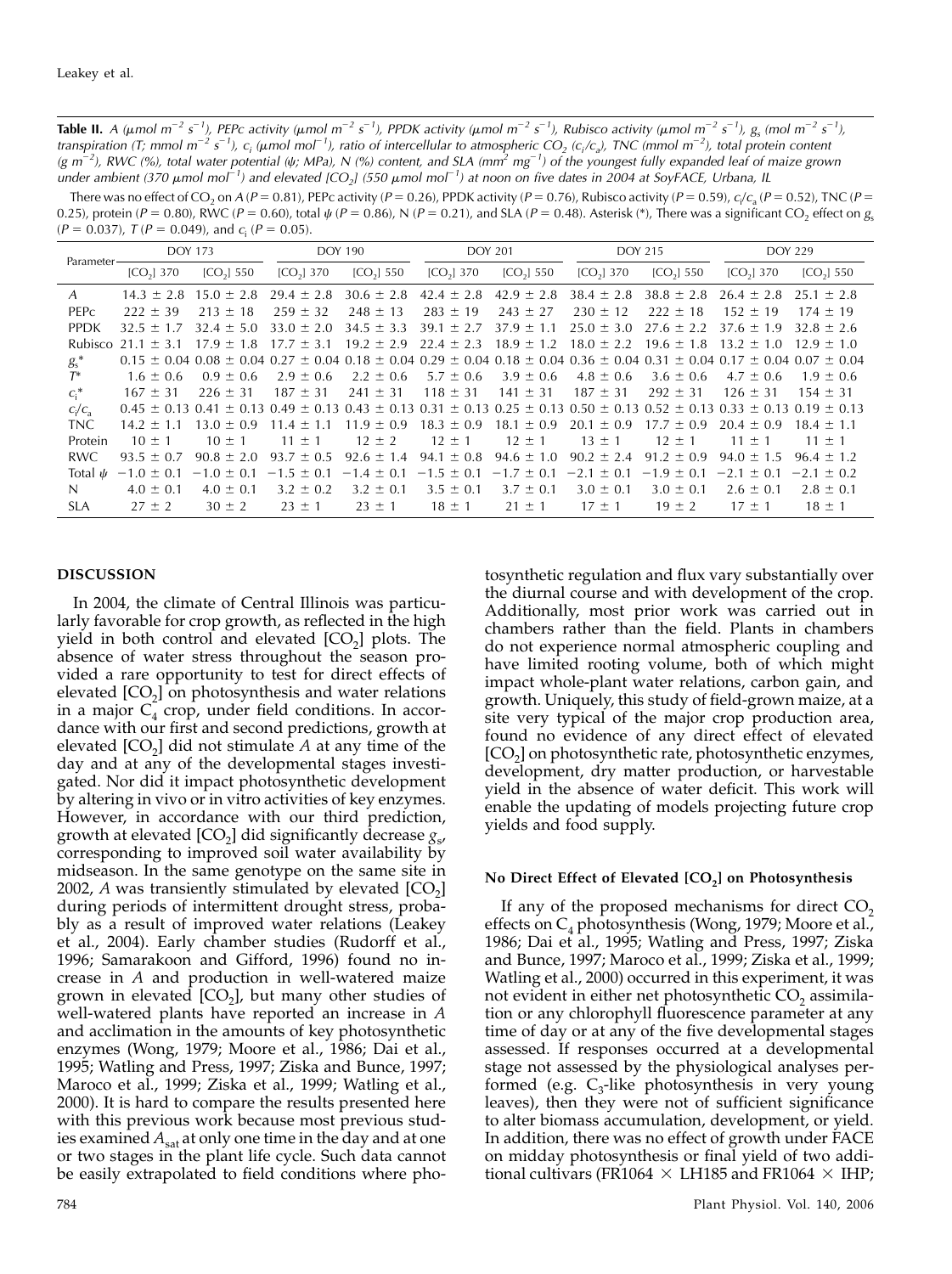

Figure 5. Photosynthetic gas-exchange analysis of the youngest fully expanded leaf of maize growing under ambient  $(O)$  and elevated  $CO<sub>2</sub>$ ( $\bullet$ ). A, Representative  $A/c<sub>i</sub>$  curves fitted with model equations for C<sub>4</sub> photosynthesis (von Caemmerer, 2000) of maize grown at ambient (dashed) and elevated  $[CO<sub>2</sub>]$  (solid). Arrows indicate the range of  $c<sub>i</sub>$ measured at midday during in situ measurements of maize grown at ambient (dashed) and elevated  $[CO_2]$  (solid). There was no significant CO<sub>2</sub> effect on  $V_{\text{pmax}}$  (DOY 180: ambient 139  $\pm$  16, elevated [CO<sub>2</sub>] 122  $\pm$  13; DOY 212: ambient 109  $\pm$  3, elevated [CO<sub>2</sub>] 112  $\pm$  5) or  $V_{\text{pr}}$ (DOY 180: ambient 51.2  $\pm$  1.8, elevated [CO<sub>2</sub>] 48.6  $\pm$  1.2; DOY 212: ambient 44.0  $\pm$  4.6, elevated [CO<sub>2</sub>] 40.1  $\pm$  3.0). B, Representative A/Q curves fitted with nonrectangular hyperbolas for maize grown at ambient (dashed) and elevated  $CO<sub>2</sub>$  (solid). There was no significant  $CO<sub>2</sub>$  effect on maximum apparent quantum yield of photosynthesis (DOY 180: ambient 0.07  $\pm$  0.01, elevated [CO<sub>2</sub>] 0.07  $\pm$  0.01) or A<sub>sat</sub> (DOY 180: ambient 58.9  $\pm$  1.3, elevated [CO<sub>2</sub>] 60.8  $\pm$  1.4).

M. Uribelarrea, unpublished data), which have previously been shown to differ in grain yield and composition (Uribelarrea et al., 2004).

Rising temperature can stimulate  $CO<sub>2</sub>$ -saturated photosynthesis on the plateau of the  $C_4$   $A/c_i$  curve while having little effect on the initial slope (Sage and Kubien, 2003). This means that at high temperatures the  $CO_2$ -saturation point increases and  $C_4$  photosynthesis could be more sensitive to direct enhancement by elevated  $[CO<sub>2</sub>]$ . However, this appears unlikely to regulate the responses to elevated  $[CO<sub>2</sub>]$  observed at SoyFACE. First, temperatures were relatively low

(maximum approximately 26°C) on July 11, 2002, when the greatest  $[CO<sub>2</sub>]$  effect on photosynthesis was observed (Leakey et al., 2004). The crop experienced higher temperatures on all other measurement dates in 2002 and also on several dates in this study without a [CO2] effect on photosynthesis. Second, the initial slopes of the  $A/C<sub>i</sub>$  curves for maize in this study were steep (at 30°C,  $CO_2$ -saturation point <150  $\mu$ mol  $mol^{-1}$ ) compared to those for Amaranthus retroflexus reported by Sage and Kubien (2003; at 32°C,  $CO_2$ saturation point  $>$ 200  $\mu$ mol mol<sup>-1</sup>). Therefore, in maize grown at SoyFACE, any increase in the  $V_{\text{pr}}$ with temperature would have less effect on the  $CO<sub>2</sub>$ . saturation point. Notably, the  $CO<sub>2</sub>$ -saturation point of the  $A/c<sub>i</sub>$  curve is reported to increase with increasing PPFD, N, and water supplies as a result of changes in PEPc/Rubisco activity ratio and bundle sheath leakiness (Leegood and von Caemmerer, 1989; Ghannoum et al., 2000). This would make  $C_4$  photosynthesis more sensitive to direct stimulation by elevated  $[CO<sub>2</sub>]$  and suggests that the favorable growing conditions at SoyFACE in 2004 make this study a relatively conservative test for direct  $CO<sub>2</sub>$  effects on  $C<sub>4</sub>$  photosynthesis. Nonetheless, it only infers that elevated  $[CO<sub>2</sub>]$  will not directly stimulate the large fraction of global maize supply produced in the U.S. Corn Belt. Projecting the future performance of maize crops grown in tropical latitudes, where stress is more severe and elevated  $[CO<sub>2</sub>]$  might provide greater benefits, requires further study.

It is possible that  $A$  might not change in situ if counteracting acclimations to elevated  $[CO<sub>2</sub>]$  occur, e.g. direct stimulation of  $A$  by elevated  $[CO<sub>2</sub>]$  offset by a decrease in capacity for PEP carboxylation or PEP regeneration. However, there was no effect of growth at elevated  $[CO<sub>2</sub>]$  on these activities in vivo or in vitro. Neither PEP carboxylation or PEP regeneration capacity calculated from the  $A/c<sub>i</sub>$  response, nor the in vitro activity at 25°C of the key photosynthetic enzymes Rubisco, PEPc, and PPDK, were altered by elevated  $[CO<sub>2</sub>]$ . Similarly, the  $A/Q$  responses suggest a complete absence of acclimation in both light-limited and light-saturated photosynthetic capacity. The in vitro photosynthetic enzyme activities did not match the photosynthetic rates measured in situ. In vitro conditions did not mimic in vivo temperatures, and it is likely that some activity or protein was lost during the extraction and in vitro assay procedure. However, these effects should impact samples from each treatment to the same degree and should not prevent comparisons between treatments on a relative basis. Previously, incomplete extraction of Rubisco protein from pine needles reduced in vitro measures of activity below estimates from in vivo assays but did not alter the magnitude of  $CO<sub>2</sub>$  treatment effects (Rogers et al., 2001). There was also no change in  $c_i/c_{a}$ , suggesting an absence of any acclimation of stomatal response. Therefore, the lower  $g_s$  in elevated  $[CO_2]$ likely resulted from an instantaneous response and not any long-term response to growth at elevated  $[CO<sub>2</sub>]$ .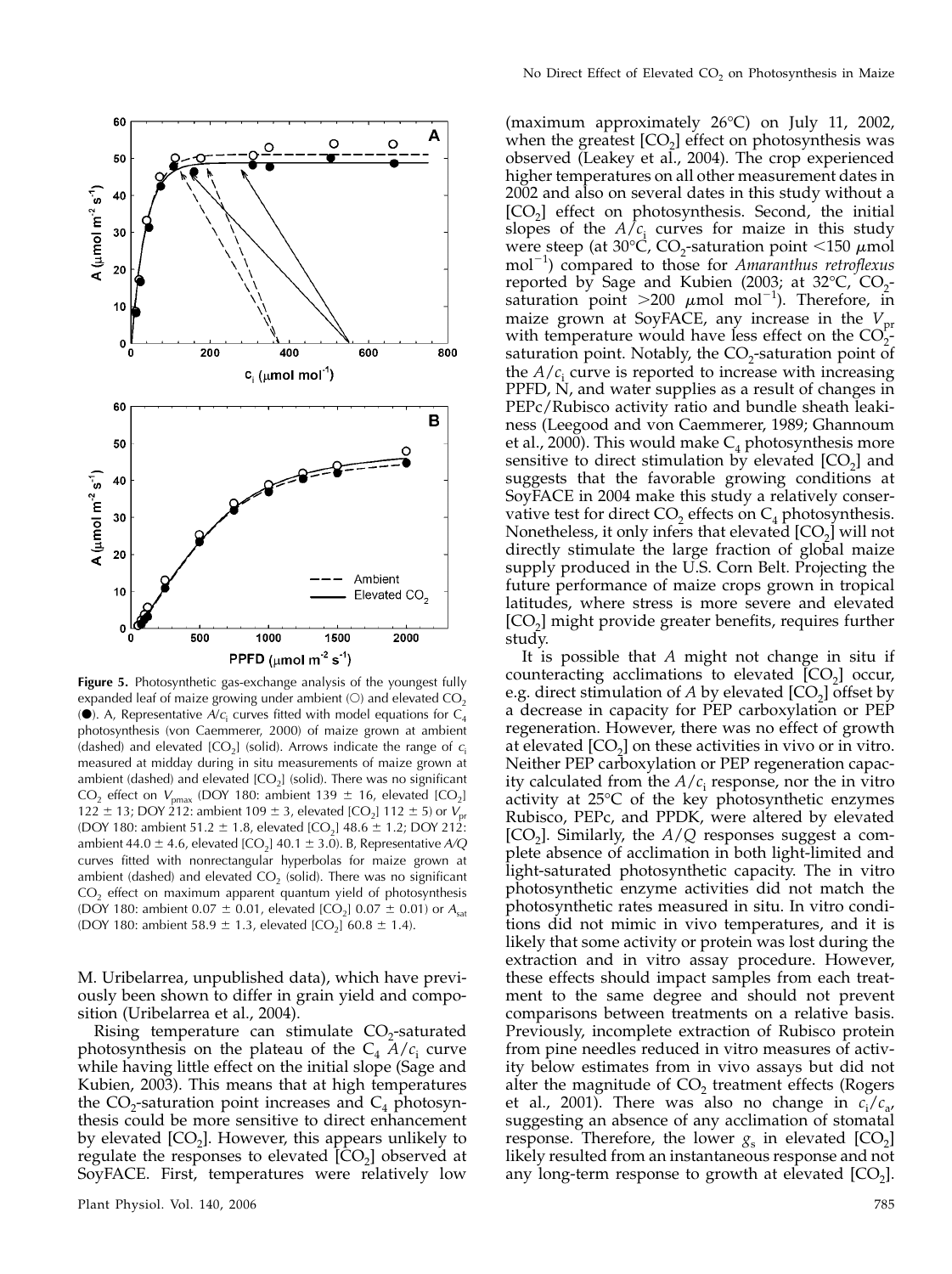Table III. Biomass of stover and grain, kernel number, individual kernel weight, total leaf area, and DOY of anthesis and silking for maize grown at ambient (370  $\mu$ mol mol<sup>-1</sup>) or elevated [CO<sub>2</sub>] (550  $\mu$ mol mol<sup>-1</sup>) upon harvest at the end of the growing season in 2004 at SoyFACE in Urbana, IL

| Parameter                                  | $[CO2]$ 370     | [CO <sub>2</sub> ] 550 |      |
|--------------------------------------------|-----------------|------------------------|------|
| Stover biomass R6 (g plant <sup>-1</sup> ) | $134 \pm 11$    | $131 \pm 9$            | 0.68 |
| Grain biomass R6 (g plant <sup>-1</sup> )  | $140 \pm 6$     | $142 \pm 6$            | 0.8  |
| Kernel number ( $plan-1$ )                 | $598 \pm 38$    | $609 \pm 29$           | 0.37 |
| Kernel weight (mg)                         | $248 \pm 7$     | $247 \pm 5$            | 0.83 |
| Total leaf area $(cm2 plant-1)$            | $6,280 \pm 471$ | $6,304 \pm 365$        | 0.48 |
| Anthesis date                              | $188.9 \pm 0.3$ | $188.7 \pm 0.2$        | 0.53 |
| Silking date                               | $188.3 \pm 0.3$ | $188.1 \pm 0.3$        | 0.63 |
|                                            |                 |                        |      |

Increased activities of enzymes involved in Suc and starch synthesis have been reported in maize grown at elevated [CO<sub>2</sub>] with stimulated photosynthetic rates (e.g. Maroco et al., 1999). There was no evidence of increased starch or Suc content at elevated  $[CO<sub>2</sub>]$  in this study even during the vegetative stage of crop



Figure 6. Soil  $H_2O\%$  at depths of 5 to 25 cm (A) and 25 to 55 cm (B) in plots of maize growing under ambient (O) and elevated  $CO<sub>2</sub>$  ( $\bullet$ ) during 2004 at SoyFACE. Each point is the mean  $(\pm s_E)$  of the replicate plots measured at that time ( $n = 4$ ). C, The ratio of H<sub>2</sub>O% in elevated [CO<sub>2</sub>] compared to ambient  $[CO_2]$  treatments, at 5 to 25 cm (dashed line) and 25 to 55 cm (solid line). P values indicate statistical significance of  $CO<sub>2</sub> \times$  time interaction effects.

development, when sink capacity in maize is relatively low compared to sink capacity during grain filling. It is also possible that lower water use, indicated by consistently lower  $g_s$ , might reduce nitrate uptake by mass flow, reduce leaf N, and counteract any enhancement of  $A$  by elevated  $[CO_2]$ . Total leaf N, soluble protein, and chlorophyll contents are markers of leaf N status, while total leaf free-amino acid content reflects wholeplant N status (Hirel et al., 2005). Total free-amino acid content, which is the hub around which the processes of N assimilation and associated carbon metabolism revolve (Foyer et al., 2003), was higher in young vegetative plants, as reported previously (Hirel et al., 2005). Nonetheless, there was no  $[CO<sub>2</sub>]$  effect on markers of plant or leaf N status. In summary, despite a consistent decrease in  $g<sub>s</sub>$ , there was no evidence of the stimulation of A and acclimation in the photosynthetic apparatus in response to the elevated  $[CO<sub>2</sub>]$  that has been observed in some studies within chambers.

A number of factors may explain this difference in results; these include genotype, developmental stage, and the treatment  $[CO<sub>2</sub>]$ . Maize has been grown at approximately 3 times current  $[CO<sub>2</sub>]$  (Maroco et al., 1999) and sorghum at approximately 2 times current  $[CO<sub>2</sub>]$  (Watling et al., 2000), compared to approximately 1.5 times current  $[CO<sub>2</sub>]$  in this experiment. But there was no evidence of the physiological acclimation to elevated  $[CO_2]$  observed in these chamber studies in this field study. Therefore, the difference could only be explained by a threshold effect, i.e. acclimation occurring when a threshold concentration is exceeded. The cultivar used in this experiment is a major production line currently used in the Corn Belt and closely related to the germ plasm used in most of the region's current production lines. Although effects could be specific to developmental stages not covered by this study, this has included vegetative and reproductive stages of the crop, including those where any effect on A would have its maximum impact on yield (Ritchie et al., 1993). Alternatively, maize crops in the deep soils of the Corn Belt can root to 2 m. Therefore, their root systems extend far beyond that allowed by even the largest pots. Compared to the field, the root system of any potted plant will be highly restricted, and this would slow water uptake of even the best watered pots. As a result, subtle improvements in plant water status may occur in container-grown maize under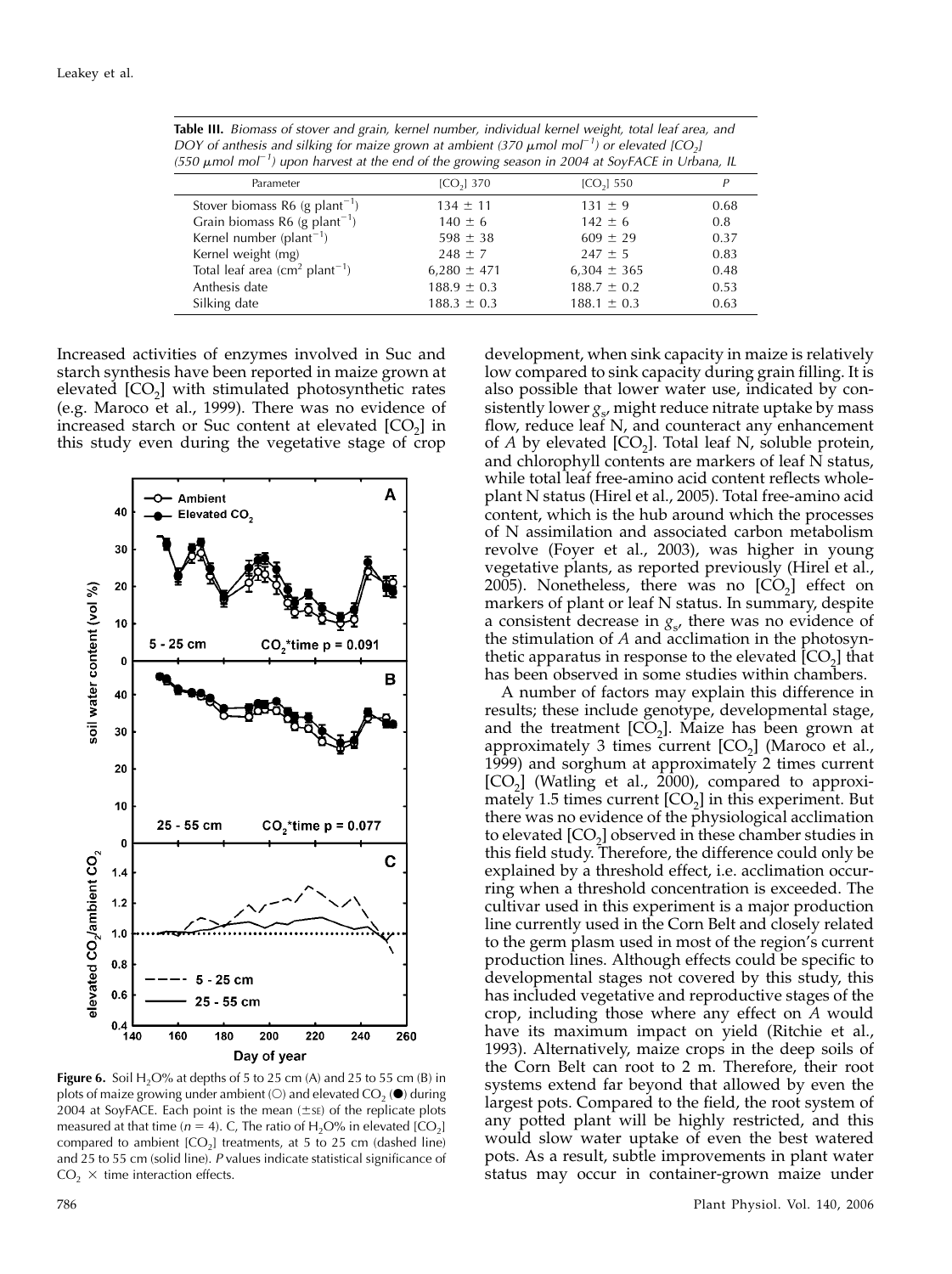elevated  $[CO<sub>2</sub>]$  that would be absent in the open field under ample water conditions.

Only one other FACE experiment has assessed the photosynthetic response of a  $C_4$  crop to elevated [CO<sub>2</sub>]. Sorghum was grown under elevated  $[CO<sub>2</sub>]$  in Arizona, with irrigation. These plants were suggested to display  $C_3$ -like photosynthesis in young leaves and some suppression of photorespiration, along with increases in energy use efficiency (Cousins et al., 2001). The analysis of  $A/c<sub>i</sub>$  curves indicated that this phenomenon did not occur in maize at SoyFACE. In addition, it was concluded that the direct effects of  $CO<sub>2</sub>$  enrichment on A of sorghum under FACE in Arizona were minor, and indirect enhancement of A by improved water relations was cited as the primary mechanism of response (Wall et al., 2001).

## Direct Effects of Elevated  $[CO<sub>2</sub>]$  on Water Use

Given no change in leaf area, the decrease in  $g<sub>s</sub>$  at elevated  $[CO<sub>2</sub>]$  would favor reduced whole-plant water use. This is consistent with the observation that, at soil depths of 5 to 55 cm, soil in the elevated  $[CO<sub>2</sub>]$ plots retained progressively more moisture compared to ambient plots until maximum leaf area was reached. Water conservation under elevated  $[CO<sub>2</sub>]$  has been observed in chamber experiments on  $C_4$  species (Owensby et al., 1997; Nelson et al., 2004). However, in these cases, forced canopy-atmosphere coupling, caused by fumigation with forced air circulation, may have artificially increased the extent to which plant water use was controlled by  $g_s$ . Sorghum canopy evapotranspiration, measured across two growing seasons by energy balance techniques in the FACE experiment in Arizona, was reduced by elevated  $[CO<sub>2</sub>]$ under both ample water supply  $(-10\%)$  and severe drought stress  $(-4\%;$  Conley et al., 2001). However, in the ''wet'' treatment, with ample water supply, the soil was drier under elevated  $[CO<sub>2</sub>]$  throughout both growing seasons (Wall et al., 2001), creating some ambiguity as to the basis for the result.

The growing conditions of 2004 in Central Illinois were so close to ideal that the observed improvements in water use efficiency did not alter plant water status. However, greater soil water would in most growing seasons be expected to delay or prevent the onset of drought stress during the periods of low rainfall. The episodic enhancement of A in maize during periods of drought at SoyFACE in 2002 is consistent with this phenomenon (Leakey et al., 2004).

Should an increase in A be expected due to the reduced evaporative cooling caused by lower  $g_s$  at elevated  $[CO_2]$ ? The season-long average  $g_s$  over the five diurnal cycles of measurement was 0.21 mmol m<sup>-2</sup> s<sup>-1</sup> for ambient  $[CO_2]$  and 0.15 mmol m<sup>-2</sup> s<sup>-1</sup> for elevated [CO<sub>2</sub>], with a daytime average air temperature  $(T_{air})$  of 22.7<sup>o</sup>C and PPFD of 880  $\mu$ mol m<sup>-2</sup> s<sup>-1</sup>, approximating to a solar radiation flux of 420 J m<sup>-2</sup> s<sup>-1</sup>. Assuming an absorptance of 0.9, typical of healthy leaves, mean daytime relative humidity of 70%, and wind speed of

4.1 m s<sup>-1</sup>, the average increase in temperature caused by the lower  $g_s$  in elevated [CO<sub>2</sub>] would be 0.26°C, calculated from the energy balance equations of Grace (1983). Using the relationship of  $A$  to leaf temperature for maize defined by Hofstra and Hesketh (1969), this would cause an increase in leaf photosynthesis of 0.3  $\mu$ mol m<sup>-2</sup> s<sup>-1</sup>. Even this may be an overestimate since it is based on a mean temperature (22.7°C) below the optimum; during periods when the optimum (approximately 34°C) is approached or reached, there will be no increase in A. Therefore, growth at elevated  $[CO<sub>2</sub>]$  probably favors greater photosynthesis due to increased leaf temperature, but the effect is small relative to  $A_{sat}$ . As a result, the effect had no detectable impact on biomass accumulation and yield over the growing season.

## **CONCLUSION**

Maize is predicted to become the world's most important crop, in terms of human food supply, by 2050 (Pingali, 2001). While the results of our study are limited to one location and one hybrid line, farming practice and crop performance at SoyFACE are typical of the surrounding area and the genotype shares lineage with many other production lines. Champaign County is centrally located in the U.S. Corn Belt and is consistently high yielding (http://www.usda.gov/ nass/graphics/county04/crpmap04.htm#corn). So the results of this study should at least relate to the Corn Belt, which generates 40% of global maize production (USDA, 2005). The absence of any photosynthetic, growth, or yield response of maize to elevated [CO<sub>2</sub>] in 2004 at SoyFACE is inconsistent with some earlier cabinet studies, and suggests that including a direct and consistent  $CO<sub>2</sub>$  fertilization effect on  $C<sub>4</sub>$  crop performance is currently a significant source of error in estimating future food security. It appears that elevated  $[CO<sub>2</sub>]$  will only enhance performance by reducing crop water use. Therefore, improvements in A, growth, and yield will only occur if stress is ameliorated in times or places of drought. Unfortunately, the indirect nature of this mechanism, combined with considerable uncertainty regarding future soil water availability (Cubasch et al., 2001), makes predicting future crop performance difficult. Total precipitation in North America is projected to increase slightly this century (Giorgi et al., 2001), but there is also predicted to be an increase in the frequency and magnitude of droughts as climate becomes more variable (Gregory et al., 1997; Beersma and Buishand, 1999). Therefore, projections of crop performance will need to explicitly deal with water stress, and its interaction with elevated  $[CO<sub>2</sub>]$ , if they are to be reliable. In 2002, A of maize at SoyFACE was stimulated, on average, by 10% (Leakey et al., 2004). Years with episodic droughts, such as 2002, occur every 2 to 3 years in Central Illinois. Therefore, future elevated  $[CO<sub>2</sub>]$  may often indirectly enhance A and possibly yield. However, the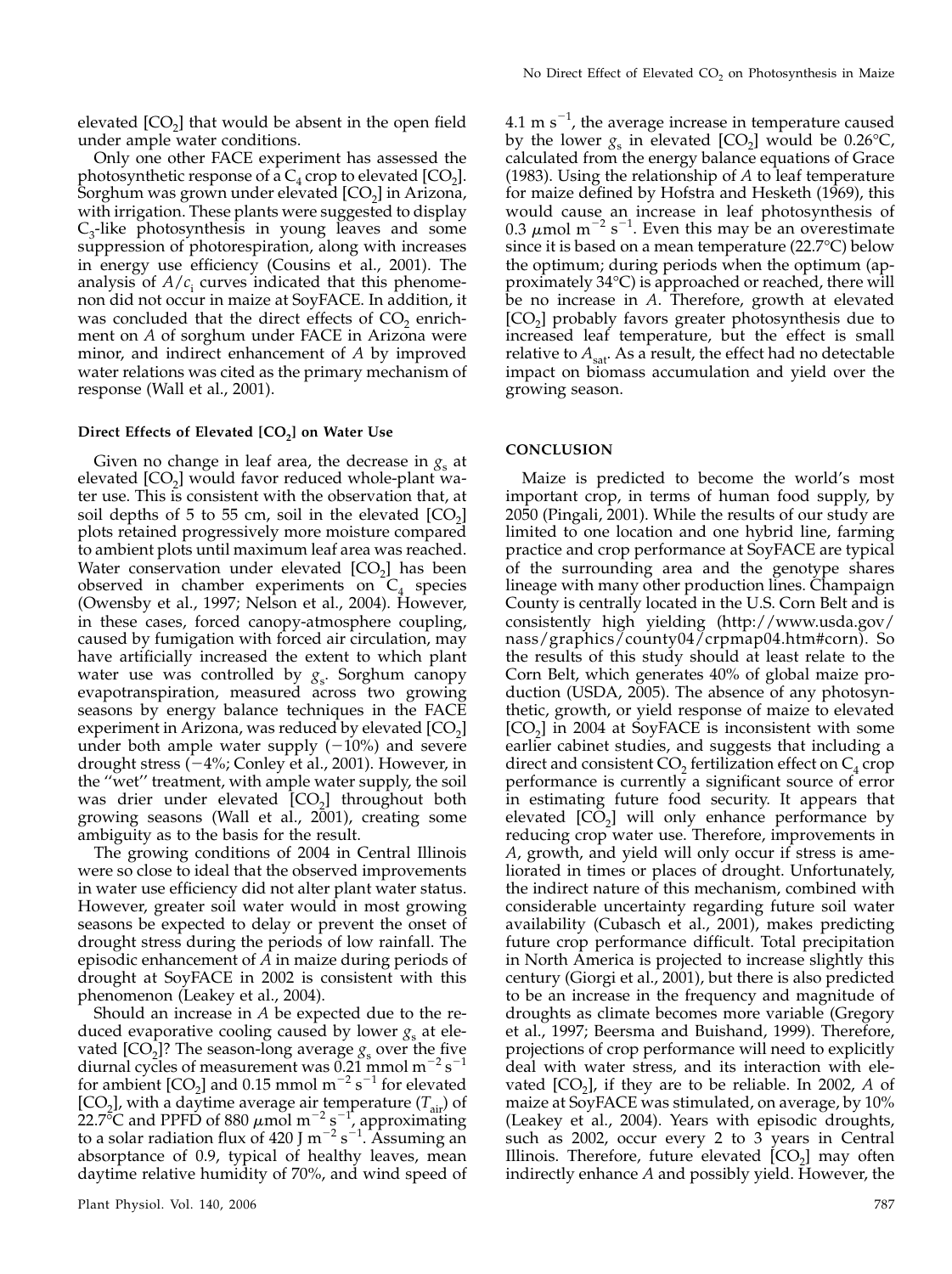impact on growth and yield will vary with the duration and timing of water stress in the growing season. Additionally, FACE studies of  $C_3$  crops indicate that the benefits of growth at elevated  $[CO<sub>2</sub>]$  are greatest for A, lower for productivity, and least for yield (Ainsworth and Long, 2005; Long et al., 2005; Morgan et al., 2005). Likewise, in a FACE experiment on amply irrigated sorghum, elevated  $[CO_2]$  stimulated A by 9%, but did not enhance total biomass or grain yield (Ottman et al., 2001). Therefore, it appears that elevated  $[CO<sub>2</sub>]$  will increasingly have a role in determining  $C_4$  crop performance via amelioration of drought stress. However, in the absence of any direct stimulation of photosynthesis, it is unclear that this will be sufficient to override, or even negate, the detrimental effects of increasing temperature and drought on yield.

## MATERIALS AND METHODS

#### Field Site, Cultivation, and FACE System

The study was conducted in a 16-ha field of maize (Zea mays) at the SoyFACE facility in Champaign, IL. The facility operational procedures and crop cultivation were repeated from a previous experiment (Leakey et al., 2004). Maize cv 34B43 (Pioneer Hi-Bred International) was planted on April 29, 2004, emerged on May 9, 2004, and was harvested on September 10, 2004. The infrastructure for  $CO<sub>2</sub>$  enrichment was installed immediately after planting in four experimental blocks ( $n = 4$  for statistical tests). In each block, one plot was at current ambient  $\text{[CO}_2\text{]}$  of 376  $\mu \text{mol}$  mol $^{-1}$ , while a second plot was fumigated during daylight hours to an average elevated  $[CO<sub>2</sub>]$  of 542  $\mu$ mol mol<sup>-</sup> . The target  $[CO<sub>2</sub>]$  for simulating the conditions in 2050 was 550  $\mu$ mol mol<sup>-1</sup>, midpoint of different projections varying in assumptions about population and economic development (Prentice et al., 2001). The  $[CO<sub>2</sub>]$  enrichment achieved during the growing season was within  $\pm 20$ % of the target 93% of the time.

## Meteorological and Soil Water Data

An on-site weather station measured  $T_{\text{air}}$  relative humidity, incident PPFD, and rainfall throughout the season.  $H<sub>2</sub>O$ % was measured in 10-cm increments between depths of 5 and 105 cm using a capacitance probe (Diviner-2000; Sentek Sensor Technologies). Measurements were taken every 3 to 7 d at four positions in a 1-m<sup>2</sup> area near the center of each plot. Weekly records of the PCMI from 1973 to 2004 for East Central Illinois were provided by the Climate Operation Branch of NOAA (http://www.usda.gov/oce/waob/jawf/).

## In Situ Gas Exchange and Tissue Sampling

The diurnal course of gas exchange and chlorophyll fluorescence of the youngest fully expanded leaf in each plot was measured on five dates across the season, using four open gas-exchange systems with integrated modulated chlorophyll fluorometers (LI-6400 and LI-6400-40; LI-COR). Full expansion was judged by emergence of the ligule. The dates corresponded to five discrete stages of crop development, including vegetative growth, silking, and grain filling (Table I). On each date, four gas-exchange systems were used simultaneously at intervals of approximately 2 h from early morning to sunset. At each interval, one gas-exchange system was operated within each of the four experimental blocks. Each block consisted of one ambient and one elevated [CO<sub>2</sub>] plot. Two gas-exchange systems were first used in ambient [CO<sub>2</sub>] plots, while the other two gas-exchange systems were first used in elevated [CO<sub>2</sub>] plots. Each gas-exchange system was then moved to the alternate  $[CO<sub>2</sub>]$  treatment within the block. The gas-exchange systems were rotated among blocks and starting  $[CO<sub>2</sub>]$  treatment at each time point. These procedures ensured that measurements were not biased by differences in microclimate over time, or differences between gas-exchange systems. Three plants were measured in each plot at each time interval. Measurements of

chlorophyll fluorescence and gas-exchange parameters on all plants were made at growth  $[CO_2]$ ,  $T_{air}$  and PPFD. Leaf A,  $g_{s}$ , and  $c_i$  were calculated using the equations of von Caemmerer and Farquhar (1981). The formation of dew on leaves precluded measurement of  $g_s$  at dawn and dusk and at other periods of the day on occasion. Transpiration per unit leaf area (E), measured by the gas-exchange system, is affected by chamber humidity, which may differ from that of the external atmosphere. Therefore, a better measure of transpiration was calculated as the product of leaf conductance and the leaf vapor pressure deficit, which was determined from measured leaf temperature and the external ambient air humidity. Chlorophyll fluorescence parameters (qP,  $\Phi_{\rm PSII}$ ,  $F_v'/F_m'$ , NPQ, and  $\Phi_{CO2}$ ) were defined and calculated as described by Naidu and Long (2004).

Directly after the photosynthetic measurements, leaf discs (approximately 1.2 cm<sup>2</sup>) were excised, plunged immediately into liquid N, and then stored at -80°C until analyzed for carbohydrate, protein, free-amino acid, and chlorophyll contents. Additional discs were removed and sealed into scintillation vials for RWC analysis (approximately  $3.6 \text{ cm}^2$  per plant) or sealed in stainless steel psychrometer chambers (approximately 2.4 cm<sup>2</sup> per plant; C-30; Wescor) for water potential analyses. Finally, leaf discs (approximately  $3.6 \text{ cm}^2$  per plant) were removed and dried in an oven at 70°C to constant weight and weighed for calculation of SLA.

## Foliar Biochemical, Nitrogen, and Water Analyses

Foliar contents of carbohydrates, protein, and total free-amino acids were determined from 80% (v/v) ethanol extracts as by Geigenberger et al. (1996). Glc, Fru, and Suc were determined using a continuous enzymatic substrate assay (Rogers et al., 2004). For protein and starch determination, pellets of the ethanol extraction were solubilized by heating to 95°C in 0.1 m NaOH. Protein content was determined using a commercial kit (Protein assay kit; Pierce) with bovine serum albumin as a standard. The NaOH solution containing the dissolved pellet was then acidified to pH 4.9 and the starch content was determined as by Hendriks et al. (2003). Total free-amino acid contents were determined using a fluorescamine assay (Bantan-Polak et al., 2001).

The in vitro activities of Rubisco, PPDK, and PEPc were all measured indirectly as the rate of oxidation of NADH (specific absorption coefficient of  $6.22 \text{ mm}^{-1}$ ) using linked enzyme assays in a dual-beam spectrophotometer (Cary I; Varian) at 340 nm and 25°C. The extraction of Rubisco followed the procedure outlined by Sharkey et al. (1991), with the following modifications. One protease inhibitor cocktail tablet (Roche Applied Science) per 10 mL of extraction solution was added to inhibit enzyme degradation. Leaf tissue was rapidly ground (60–120 s) in 2.0 mL of extraction solution at  $0^{\circ}$ C using an icechilled glass tissue homogenizer. The extract was then centrifuged for 15 s at 15,000g. To fully activate Rubisco, a 1-mL aliquot of the supernatant was added to 20 mm  $MgCl<sub>2</sub>$  and 10 mm  $NaHCO<sub>3</sub>$  (Sharkey et al., 1991). The crude extract was incubated at room temperature until maximum activity was stable (approximately 8 min). A  $50-\mu L$  aliquot of the crude extract was added to a cuvette containing 700  $\mu$ L of assay medium and assayed for 1 min. The assay medium was prepared according to Sharkey et al. (1991) with the following modifications: 1.8 units (2.6 units  $mL^{-1}$ ) of creatine phosphokinase, 1.8 units (2.6 units  $mL^{-1}$ ) of phosphoglycerate kinase, and 9.2 units (13.1 units  $mL^{-1}$ ) of glyceraldehyde-3-P dehydrogenase were used. Leaf tissue was prepared as for the Rubisco assay, before PPDK was extracted as previously described (Crafts-Brandner and Salvucci, 2002). The crude extract was allowed to incubate in the assay medium for  $5$  min at  $25^{\circ}$ C, and the reaction was initiated by the addition of 15  $\mu$ L of 100 mm pyruvate (2.2 mm final concentration) and  $12 \mu$ L (6 units) of purified maize PEPCase (Bio-Research Products) and then assayed for 1 min. Incubation in this manner was found to increase the in vitro activity by 10% to 20%. Leaf tissue was prepared as for the Rubisco assay, before PEPCase was extracted by the method of Crafts-Brandner and Salvucci (2002), with the exception of using 5 mm dithiothreitol in place of  $\beta$ -mercaptoethanol. A  $35-\mu L$  aliquot of the supernatant was added to a cuvette containing 665  $\mu$ L of assay medium and assayed for 1 min. The assay medium was prepared as described previously (Giglioli-Guivarc'h et al., 1996) with the addition of 5 mM Glc-6-P and 2 mM dithiothreitol (Ashton et al., 1990). Malate dehydrogenase was increased to 6.5 units per assay (9.4 units  $mL^{-1}$ ).

Dried leaf material was powdered and analyzed for N content using an elemental combustion system (model 4010; Costech Analytical Technologies). RWC was measured as by Ghannoum et al. (2002). A dew point microvoltmeter (HR-33T; Wescor) measured  $\psi_{\text{leaf}}$  after psychrometer chambers (C-30; Wescor) containing leaf discs  $(2.4 \text{ cm}^2)$  were equilibrated in a controlled environment cabinet at 25°C.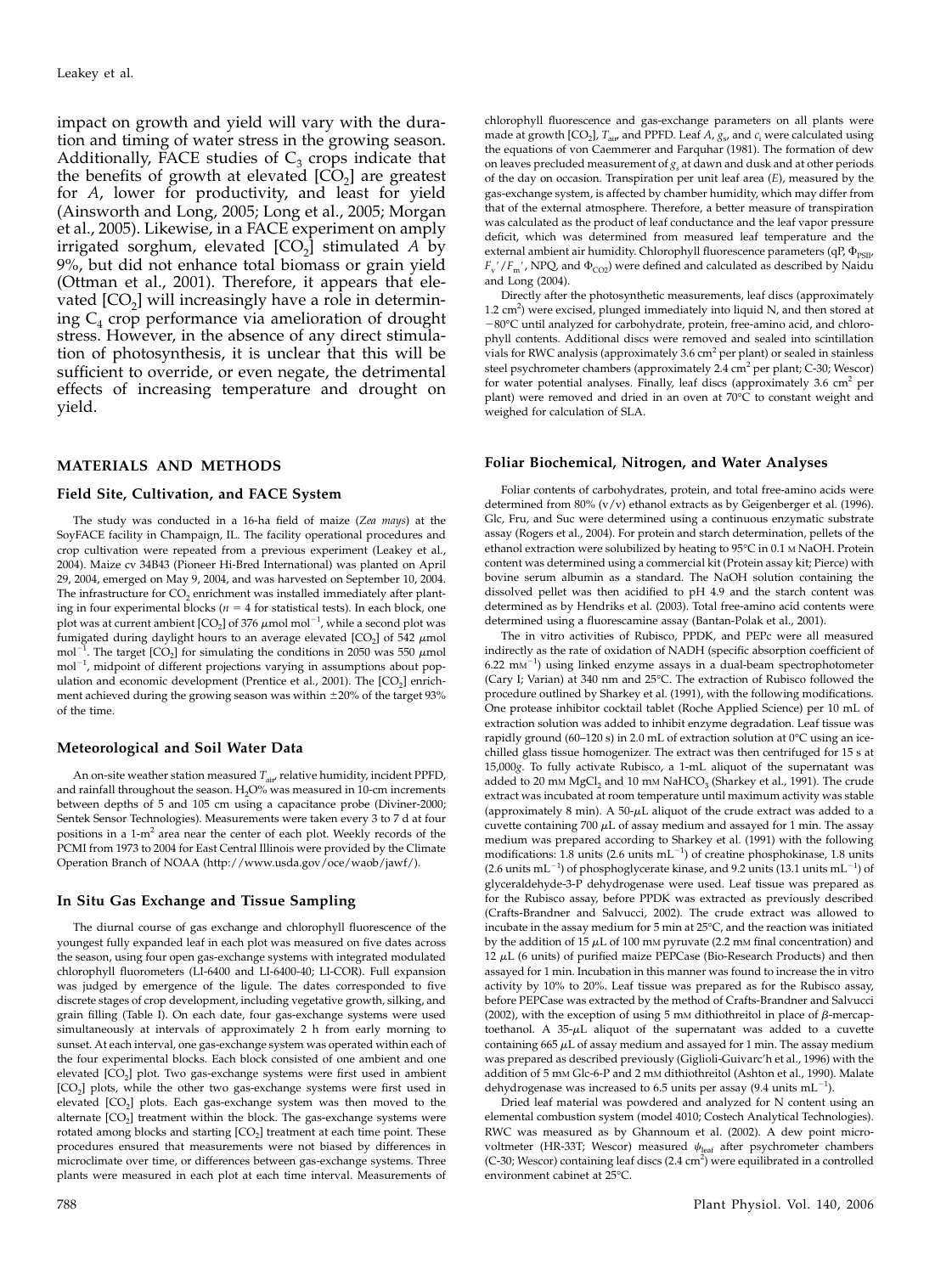Predawn on DOY 180 and 212, the youngest fully expanded leaf of two plants per plot were cut from the plant and then immediately recut under water and kept immersed. The objective was to reveal any effect of elevated [CO<sub>2</sub>] on the potential photosynthetic capacity of the leaves, through measurement of  $A/c<sub>i</sub>$  and  $A/Q$  curves. Sampling leaves predawn and performing measurements under controlled conditions avoided the short-term decreases in water potential, chloroplast inorganic phosphate concentration, and maximum PSII efficiency that can occur in the field and may transiently limit photosynthetic performance. Using the gas-exchange and fluorescence apparatus described above,  $A/c_{\rm i}$  curves were determined in the laboratory at a<br>PPFD of 1,750  $\mu$ mol m<sup>-2</sup> s<sup>-1</sup> and A/Q curves were determined at growth [CO<sub>2</sub>], as by Bernacchi et al. (2005). All measurements were performed at 30°C. The response of A to  $c_i$  at  $c_i$  <50  $\mu$ mol mol<sup>-1</sup> was used to solve for  $V_{pmax}$  (von Caemmerer, 2000).  $V_{\text{pr}}$  was estimated from the horizontal asymptote of a nonrectangular hyperbolic function for each  $A/c<sub>i</sub>$  curve. From  $A/Q$  curves,  $\Phi_{CO2}$  and  $A_{sat}$  were calculated as by Naidu and Long (2004).

## Crop Development, Biomass, and Yield

Silking dates were defined at the point in time when 50% of plants had visible silks and anthesis dates when 50% of plants shed pollen. At flowering, the area of every leaf on four randomly sampled plants from each plot was determined from the linear dimensions and a pre-established relationship with area (McKee, 1964). At the end of the growing season, four plants were sampled from each plot and separated into grain and stover (i.e. the remainder of the shoot). These fractions were oven dried at 75°C to constant weight and their mass determined.

#### **Statistics**

In all cases, statistics were performed on plot means using the MIXED procedure of SAS, with the Satterthwaite option (SAS Institute, Cary, NC). The Akaike's criterion was used to choose the best model of variance-covariance. In all tests, [CO<sub>2</sub>] treatment was a fixed effect and block a random effect. In tests of physiological processes, time of day and DOY were fixed effects. For the overall comparison of  $H_2O$ % between treatments over the growing season, a mixed model was fitted to repeated measures of time.

# ACKNOWLEDGMENTS

We thank Carl Bernacchi, Joe Castro, Katie Ciccodicola, Emily Doherty, Ryan Goodling, Mark Harrison, Lindsey Heady, Emily Heaton, Kevin Hollis, Justin Mcgrath, David Marshak, Amy Peterson, Kelly Ramig, John Szarejko, Tony Watson, Richard Webster, Meagan Wells, and Victoria Wittig for assistance with field measurements and sampling; Tim Mies for operating and managing the SoyFACE experimental facility; Tom Heddinghaus at NOAA for PCMI data; and the Illinois State Water Survey for climate data.

Received November 8, 2005; revised December 20, 2005; accepted December 21, 2005; published January 11, 2006.

## LITERATURE CITED

- Ainsworth EA, Davey PA, Bernacchi CJ, Dermody OC, Heaton EA, Moore DJ, Morgan PB, Naidu SL, Ra HSY, Zhu XG, et al (2002) A metaanalysis of elevated  $[CO<sub>2</sub>]$  effects on soybean (Glycine max) physiology, growth and yield. Glob Change Biol 8: 695–709
- Ainsworth EA, Long SP (2005) What have we learned from 15 years of freeair  $CO<sub>2</sub>$  enrichment (FACE)? A meta-analytic review of the responses of photosynthesis, canopy properties and plant production to rising  $CO<sub>2</sub>$ . New Phytol 165: 351–371
- Allen LH, Boote KJ, Jones JW, Jones PH, Valle RR, Acock B, Rogers HH, Dahlman RC (1987) Response of vegetation to rising carbon dioxide: photosynthesis, biomass and seed yield of soybean. Global Biogeochem Cycles 1: 1–14

Arp WJ (1991) Effects of source-sink relations on photosynthetic acclimation to elevated  $CO<sub>2</sub>$ . Plant Cell Environ 14: 869-875

Ashton AR, Burnell JN, Furbank RT, Jenkins CLD, Hatch MD (1990)

Enzymes of  $C_4$  photosynthesis. In PJ Lea, ed, Methods in Plant Biochemistry, Vol 3. Academic Press, New York, pp 39–72

- Bantan-Polak T, Kassai M, Grant KB (2001) A comparison of fluorescamine and naphthalene-2,3-dicarboxaldehyde fluorogenic reagents for microplate-based detection of amino acids. Anal Biochem 297: 128–136
- Beersma JJ, Buishand TA (1999) A simple test for equality of variances in monthly climate data. J Clim 12: 1770–1779
- Bernacchi CJ, Morgan PB, Ort DR, Long SP (2005) The growth of soybean under free air CO<sub>2</sub> enrichment (FACE) stimulates photosynthesis while decreasing in vivo Rubisco capacity. Planta 220: 434–446
- Brown RA, Rosenberg NJ (1999) Climate change impacts on the potential productivity of corn and winter wheat in their primary United States growing regions. Clim Change 41: 73–107
- Collatz GJ, Ball JT, Grivet C, Berry JA (1991) Physiological and environmental-regulation of stomatal conductance, photosynthesis and transpiration: a model that includes a laminar boundary-layer. Agr Forest Meteorol 54: 107–136
- Conley MM, Kimball BA, Brooks TJ, Pinter PJ, Hunsaker DJ, Wall GW, Adam NR, LaMorte RL, Matthias AD, Thompson TL, et al  $(2001)$   $\mathrm{CO}_2$ enrichment increases water-use efficiency in sorghum. New Phytol 151: 407–412
- Cousins AB, Adam NR, Wall GW, Kimball BA, Pinter PJ, Leavitt SW, LaMorte RL, Matthias AD, Ottman MJ, Thompson TL, et al (2001) Reduced photorespiration and increased energy-use efficiency in young CO2-enriched sorghum leaves. New Phytol 150: 275–284
- Crafts-Brandner SJ, Salvucci ME (2002) Sensitivity of photosynthesis in a C4 plant, maize, to heat stress. Plant Physiol 129: 1773–1780
- Cubasch U, Meehl GA, Boer GJ, Stouffer RJ, Dix M, Noda A, Senior CA, Raper S, Yap KS, Abe-Ouchi A, et al (2001) Projections of future climate change. In JT Houghton, Y Ding, DJ Griggs, M Noguer, PJ van der Linden, X Dai, K Maskell, CA Johnson, eds, Climate Change 2001: The Scientific Basis. Contribution of Working Group I to the Third Assessment Report of the Intergovernmental Panel on Climate Change. Cambridge University Press, New York, pp 525–582
- Dai ZY, Ku MSB, Edwards GE (1995)  $C_4$  photosynthesis. The effects of leaf development on the  $CO_2$ -concentrating mechanism and photorespiration in maize. Plant Physiol 107: 815–825
- Foyer CH, Parry M, Noctor G (2003) Markers and signals associated with nitrogen assimilation in higher plants. J Exp Bot 54: 585–593
- Geigenberger P, Lerchl J, Stitt M, Sonnewald U (1996) Phloem-specific expression of pyrophosphatase inhibits long-distance transport of carbohydrates and amino acids in tobacco plants. Plant Cell Environ 19: 43–55
- Ghannoum O, Siebke K, Von Caemmerer S, Conroy JP (1998) The photosynthesis of young Panicum  $C_4$  leaves is not  $C_3$ -like. Plant Cell Environ 21: 1123–1131
- Ghannoum O, von Caemmerer S, Conroy JP (2002) The effect of drought on plant water use efficiency of nine NAD-ME and nine NADP-ME Australian C<sub>4</sub> grasses. Funct Plant Biol 29: 1337-1348
- Ghannoum O, von Caemmerer S, Ziska LH, Conroy JP (2000) The growth response of  $C_4$  plants to rising atmospheric  $CO_2$  partial pressure: a reassessment. Plant Cell Environ 23: 931–942
- Giglioli-Guivarc'h N, Pierre J-N, Brown S, Chollet R, Vidal J, Gadal P (1996) The light-dependent transduction pathway controlling the regulatory phosphorylation of  $C_4$  phosphoenolpyruvate carboxylase in protoplasts from Digitaria sanguinalis. Plant Cell 8: 573–586
- Giorgi F, Hewitson B, Christensen J, Hulme M, Von Storch H, Whetton R, Jones R, Mearns L, Fu C, Arritt R, et al (2001) Regional climate information: evaluation and projections. In JT Houghton, Y Ding, DJ Griggs, M Noguer, PJ van der Linden, D Xiaosu, eds, Climate Change 2001: The Scientific Basis. Contribution of Working Group I to the Third Assessment Report of the Intergovernmental Panel on Climate Change. Cambridge University Press, New York, pp 583–639
- Grace J (1983) Plant-Atmosphere Relationships. Chapman & Hall, London Gregory JM, Mitchell JFB, Brady AJ (1997) Summer drought in northern midlatitudes in a time-dependent CO<sub>2</sub> climate experiment. J Clim 10: 662–686
- He DX, Edwards GE (1996) Estimation of diffusive resistance of bundle sheath cells to  $CO<sub>2</sub>$  from modeling of  $C<sub>4</sub>$  photosynthesis. Photosynth Res 49: 195–208
- Hendriks JHM, Kolbe A, Gibon Y, Stitt M, Geigenberger P (2003) ADPglucose pyrophosphorylase is activated by posttranslational redoxmodification in response to light and to sugars in leaves of Arabidopsis and other plant species. Plant Physiol 133: 838–849